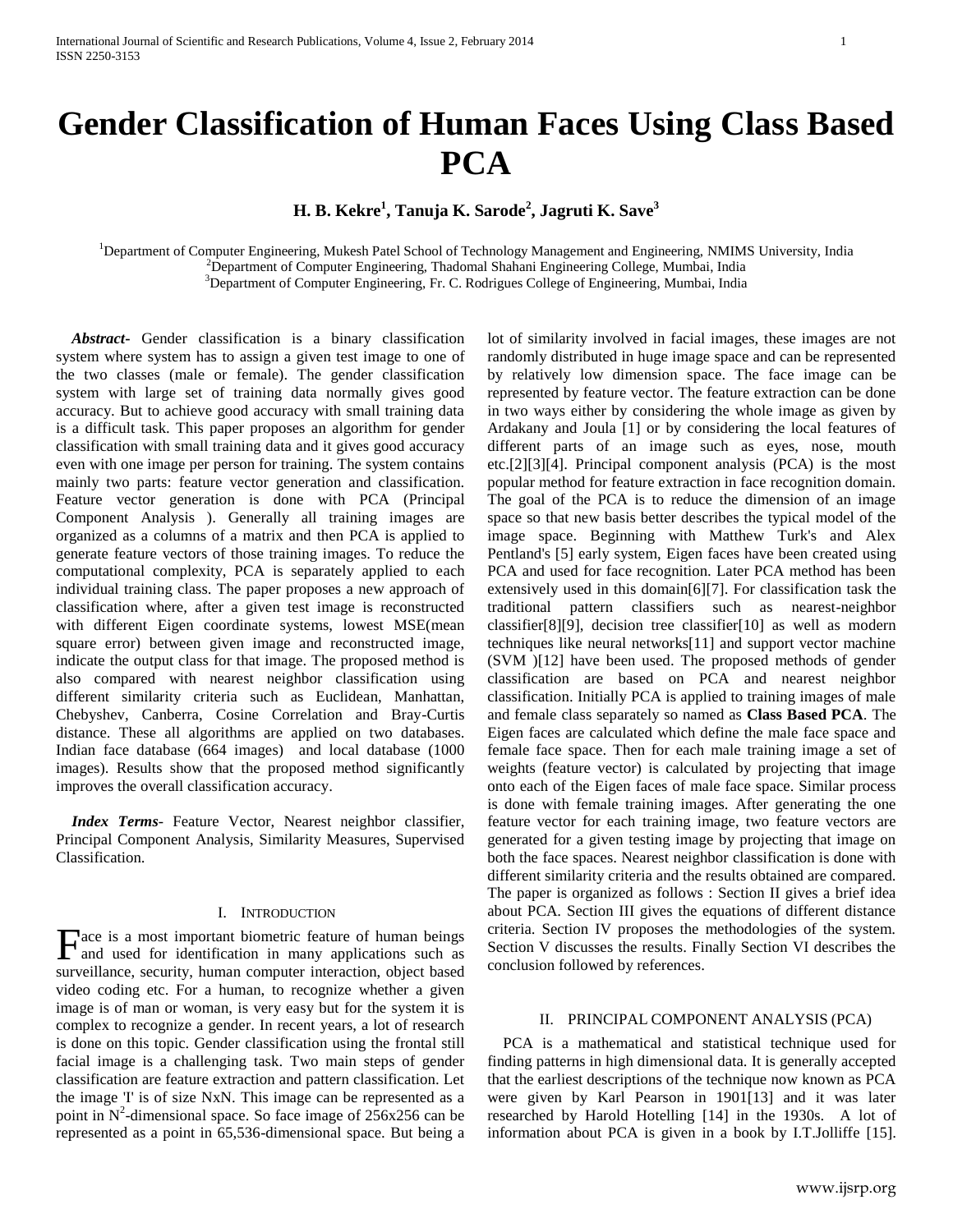Mathematically, PCA finds the principal components of the distribution of faces. It is based upon the Eigen vector decomposition of a covariance matrix of the set of face images. These Eigen vectors can be rearranged to generate Eigen face. The number of Eigen faces is same as the number of training images. To reconstruct the original training face image, we need to calculate the weighted sum of all Eigen faces. The set of the weight coefficients required for reconstruction, is called as the feature vector of that image.

# III. DISTANCE CRITERIA

 Many similarity measures have been proposed by X.Chen and T.J.Cham [16], E.Deza and M.Deza [17], and John P.Van De Geer [18] in literature for image classification. This section describes the six distance measures used by H.B.Kekre et al. [19]. Consider P  $(P_1, P_2, ..., P_n)$  and Q  $(Q_1, Q_2, ..., Q_n)$  are two feature vectors.

#### *A. Euclidean Distance*

Euclidean distance as given in Eq.1, is a standard metric for geometrical problems.

$$
D_{Euc}(P,Q) = \sqrt{\sum_{i=1}^{n} |P_i - Q_i|^2}
$$
 (1)

# *B. Manhattan Distance*

It is a distance between two points measured along axes at right angles. It is also known as rectilinear distance or city block distance. It is given in Eq.2.

$$
D_{Man}(P,Q) = \sum_{i=1}^{n} |P_i - Q_i|
$$
 (2)

## *C. Chebyshev Distance*

Chebyshev distance (Eq. 3) between two [vectors](http://en.wikipedia.org/wiki/Coordinate_vector) is the greatest of their differences along any coordinate dimension.

$$
D_{Cheb}(P,Q) = \max_{i} |P_i - Q_i|
$$
\n(3)

## *D. Canberra Distance*

It is similar to the Manhattan distance as shown in Eq.4. The distinction is that the absolute difference between the variables of the two objects is divided by the sum of the absolute variable values prior to summing.

$$
D_{Can}(P,Q) = \sum_{i=1}^{n} \frac{|P_i - Q_i|}{|P_i| + |Q_i|}
$$
 (4)

# *E. Cosine Correlation Distance*

Eq. 5 gives Cosine similarity which is a measure of similarity between two vectors by measuring the [cosine](http://en.wikipedia.org/wiki/Cosine) of the angle between them.

$$
D_{Corr}(P,Q) = \frac{\sum_{i=1}^{n} P_i Q_i}{\sqrt{\sum_{i=1}^{n} P_i^2} \sqrt{\sum_{i=1}^{n} Q_i^2}}
$$
(5)

*n*

## *F. BrayCurtis Distance*

The distance based on Bray-Curtis dissimilarity[20] is given in Eq.6. It is also known as *Sorensen* distance.

$$
D_{BC}(P,Q) = \frac{\sum_{i=1}^{n} |P_i - Q_i|}{\sum_{i=1}^{n} |P_i + Q_i|}
$$
 (6)

#### IV. PROPOSED SYSTEM

 Proposed algorithm is explained in two sections. First section describes the procedure of generation of feature vectors and second section explains the classification methods.

### *A. Generation of feature vectors*

Image database is divided into two parts: training set and testing set. The training and testing set consists images of two classes (male and female).Consider there are 'n' images in training set in each class. All images are converted into gray scale and of 256x256 size. In the beginning Eigen images for each class are generated using the procedure given below.

Step1 : Find the average image  $I_{avg}$ .

Step2 : Find zero mean images by subtracting average image from each image of that class

Step 3: Each zero mean image is converted into one dimensional vector by arranging its columns one below the other.

Step 4: Form the matrix say Φ whose columns are the one dimensional vectors obtained in step 3.

Step 5: Calculate the covariance matrix A given by Eq.7

$$
A = (1/n) \times \Phi^t \times \Phi \tag{7}
$$

# *where n Number of columns of matrix*

Step 6: Find the Eigen vectors using Eq.8. Arrange the Eigen vectors in decreasing order of corresponding Eigen values. Discard the last Eigen vector corresponding to the smallest Eigen value (It is negligible because of very small value compared to others).

$$
[A - \lambda I]V = 0 \tag{8}
$$

Step 7: Each Eigen vector is converted into two dimensional matrix i.e. Eigen image by dividing it into n parts and organizing those parts as columns of matrix.

After forming the Eigen coordinate system for male and female class, the feature vector is generated for each image in training set and testing set. The generation of feature vector for training image is done using the corresponding Eigen coordinate system where as the generation of feature vector for testing image is done using both the Eigen coordinate system. Hence for each training image one feature vector is generated and for each testing image two feature vectors are generated. The stepwise procedure is given below:

Step 1: Find zero mean images by subtracting the average image of each class from the given image.

Step 2: Calculate the feature vectors of given image for each class 1 and 2 using the Eq.9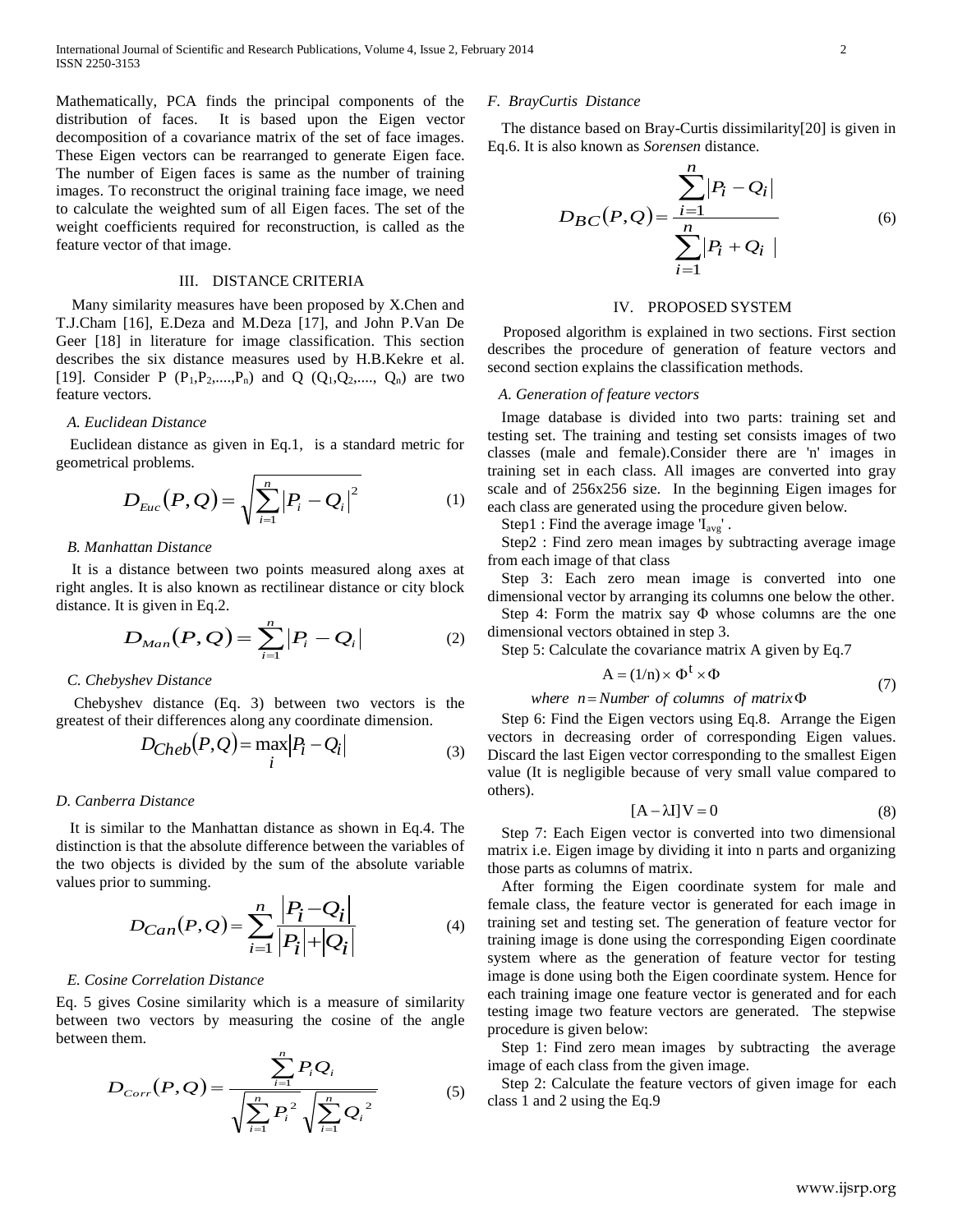$$
W1 = \begin{bmatrix} w1_1 \\ w1_2 \\ M \\ w1_{(n-1)} \end{bmatrix} \quad W2 = \begin{bmatrix} w2_1 \\ w2_2 \\ M \\ w2_{(n-1)} \end{bmatrix}
$$

where each coefficient  $w1_j$  is given in Eq.10

$$
w1_{j} = \frac{1}{\mu_{j}} \sum_{x,y} Z_{t1}(x,y) F_{j}(x,y)
$$
  
\nwhere  $\mu_{j} = Cumulative\ energy\ of\ the$   
\neigen\ image F<sub>j</sub> of class 1  
\n $Z_{t1} = Zero\ mean\ test\ image\ for\ class\ 1$  (10)

 $for j = 1, n - 1$ 

In similar way the coefficients of feature vector w2 is calculated.

## *B. Classification Methods*

After finding the two feature vectors for each image in testing set, classification can be done to find an appropriate class for testing image. Since the number of training images in male and female category is not equal, the sizes of two feature vectors are different. The two methods of classification have been applied. The first method is nearest neighbor classification where nearest neighbor of testing image feature vector gives the class for the testing image as given by Kekre et al. [21]. Different similarity criteria are applied such as Euclidean distance, Manhattan distance, Chebyshev distance, Canberra distance, Cosine similarity and Bray Curtis distance. In the second method of classification, mean square error is calculated between the given test image and reconstructed image (image reconstructed by sum of weighted Eigen images and average image of that class). Lowest mean square error indicates the final output class for given test image [22].

# V. RESULTS

 The implementation of the proposed method is done in MATLAB 7.0 using a computer with Intel Core i5, CPU (2.50GHz and 6 GB RAM). The proposed technique is tested on two face databases. First one is Indian face database created by Vidit Jain and Amitabha Mukherjee [23].This database contains human face images captured in February, 2002 in the campus of [Indian Institute of Technology Kanpur.](http://www.iitk.ac.in/) This database contains face images of 61 people. All the images have a bright homogeneous background and the subjects are in an upright, frontal position. Different poses such as looking front, looking left, looking right, looking up and different emotions such as neutral, smile, laughter and sad - are also included in the database for every individual. There are total 664 images (422 male and 242 female). Second one is a local database created by H.B.Kekre and K.Shah[24] without any constraints of lighting condition and pose variations. The faces have been selected from long video clips where the object is asked to move the face with different angle and expressions. This database contains face images of 100 people. There are total 1000 images (620 male and 380 female) in this database. Fig.1 shows the sample images from first data base and Fig.2 shows the sample images from second database.

From the first database, each person's single face is considered for training. So there are total 61 training images (male 39 and

(9) female and both for different algorithms. Fig.3 shows the female 22). Remaining 603 images are used for testing purpose. Table I shows the number of correctly classified images for male, accuracy for different methods.



Figure 1: Sample images from first database



Figure 2: Sample images from second database

Then two faces of each individual person are considered for training. So now 122 images (male 78 and female 44) are used for training and remaining 542 images are used for testing. Number of correctly classified images and their accuracy is shown in table II. The performance is also tested and tabulated in table III when training images are increased by considering 3 faces of each individual for training purpose.

 With the first database, it has been observed that in Euclidean, Manhattan, Canberra, Cosine correlation and Bray-Curtis, more accuracy is achieved in female class compared to male class. In Chebyshev and classification using MSE more accuracy is achieved in male class compared to female class. In Canberra, the male accuracy is below 2% so the overall accuracy is lowest . The classification using MSE gives the best overall results. In this method both male and female accuracy is above 88% even when just 9% training data is used. Similar procedure is carried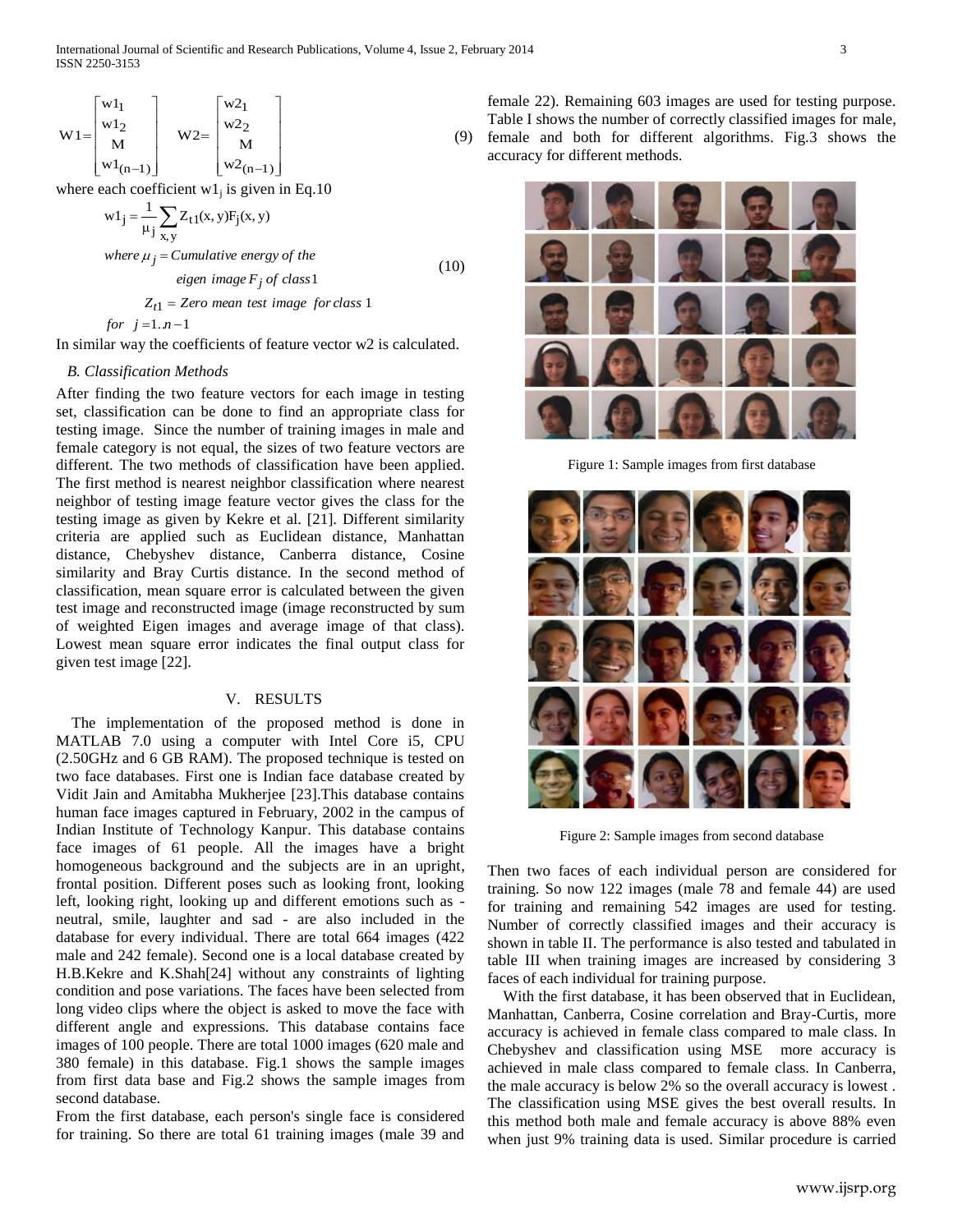out for second database. Performances are shown in table IV, table V, table VI and Fig.4.

|                                   |                               |         |            |              | <b>Number of correctly classified images</b> |         |            |
|-----------------------------------|-------------------------------|---------|------------|--------------|----------------------------------------------|---------|------------|
|                                   | <b>Classification Methods</b> |         |            | Female       |                                              | Total   |            |
|                                   |                               | out of) | % Accuracy | out of)      | % Accuracy                                   | (out of | % Accuracy |
|                                   |                               | 383)    |            | <b>220</b> ) |                                              | 603)    |            |
|                                   | <b>Euclidean</b>              | 191     | 49.87      | 214          | 97.27                                        | 405     | 67.16      |
|                                   | <b>Manhattan</b>              | 50      | 13.05      | 220          | 100                                          | 270     | 44.78      |
| <b>Nearest</b><br><b>Neighbor</b> | <b>Chebyshev</b>              | 341     | 89.03      | 125          | 56.82                                        | 466     | 77.28      |
|                                   | <b>Canberra</b>               | 10      | 2.61       | 220          | 100                                          | 230     | 38.14      |
| using                             | <b>Cosine Correlation</b>     | 199     | 51.95      | 206          | 93.64                                        | 405     | 67.16      |
|                                   | <b>Bray-Curtis</b>            | 167     | 43.6       | 204          | 92.73                                        | 371     | 61.53      |
| <b>Classification using MSE</b>   |                               | 381     | 99.48      | 195          | 88.64                                        | 576     | 95.52      |

Table I Performance of different methods for **first database** for 61 training images and 603 testing images

**Note** : Numbers in pink indicate highest number of correctly classified images and green indicate highest accuracy.



**% Accuracy of correctly classified images** 

Figure 3: Accuracy of different methods for first database for 61 training images

Table II Performance of different methods for **first database** for 122 training images and 542 testing images

|                                   |                               |      |            |         | Number of correctly classified images |         |            |
|-----------------------------------|-------------------------------|------|------------|---------|---------------------------------------|---------|------------|
|                                   | <b>Classification Methods</b> |      |            | Female  |                                       | Total   |            |
|                                   |                               |      | % Accuracy | out of) | % Accuracy                            | out of) | % Accuracy |
|                                   |                               | 344) |            | 198)    |                                       | 542)    |            |
|                                   | Euclidean                     | 175  | 50.87      | 198     | 100                                   | 373     | 68.82      |
|                                   | <b>Manhattan</b>              | 47   | 13.66      | 198     | 100                                   | 245     | 45.20      |
| <b>Nearest</b><br><b>Neighbor</b> | <b>Chebyshev</b>              | 317  | 92.15      | 123     | 62.12                                 | 440     | 81.18      |
|                                   | <b>Canberra</b>               | 3    | 0.87       | 198     | 00 <sup>1</sup>                       | 201     | 37.08      |
| using                             | <b>Cosine Correlation</b>     | 176  | 51.16      | 188     | 94.95                                 | 364     | 67.16      |
|                                   | <b>Bray-Curtis</b>            | 151  | 43.90      | 188     | 94.95                                 | 339     | 62.55      |
| <b>Classification using MSE</b>   |                               | 342  | 99.42      | 180     | 90.91                                 | 522     | 96.31      |

**Note** : Numbers in pink indicate highest number of correctly classified images and green indicate highest accuracy.

Table III Performance of different methods for **first database** for 183 training images and 481 testing images

| <b>Classification Methods</b> |                  |            | Number of correctly classified images |            |         |            |       |  |  |
|-------------------------------|------------------|------------|---------------------------------------|------------|---------|------------|-------|--|--|
|                               |                  | Male       |                                       | Female     |         | Total      |       |  |  |
|                               | (out of          | % Accuracy | out of                                | % Accuracy | (out of | % Accuracy |       |  |  |
|                               |                  | 305)       |                                       | 176)       |         | 481)       |       |  |  |
| <b>Nearest</b>                | <b>Euclidean</b> | 154        | 50.49                                 | 176        | 100     | 330        | 68.61 |  |  |
| <b>Neighbor</b>               | <b>Manhattan</b> | 35         | 11.48                                 | 176        | 100     | 211        | 43.87 |  |  |
| using                         | Chebyshev        | 285        | 93.44                                 | 105        | 59.66   | 390        | 81.08 |  |  |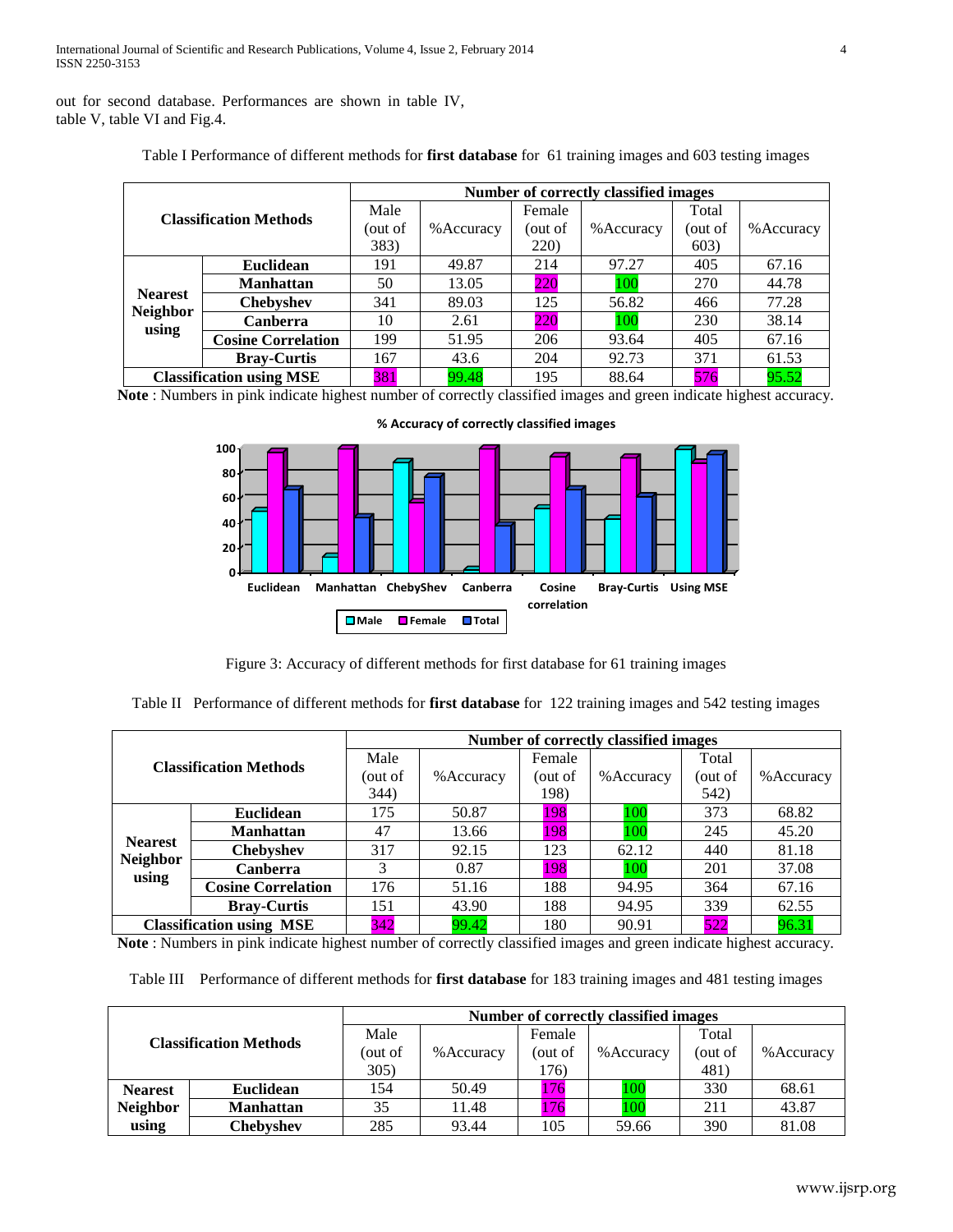|                                 | Canberra                  |     | 1.97  | $\overline{z}$ | 100   | 182 | 37.84 |
|---------------------------------|---------------------------|-----|-------|----------------|-------|-----|-------|
|                                 | <b>Cosine Correlation</b> | 158 | 51.80 | 167            | 94.89 | 325 | 67.57 |
|                                 | <b>Bray-Curtis</b>        | 152 | 49.84 | 164            | 93.18 | 316 | 65.70 |
| <b>Classification using MSE</b> |                           | 305 | 100   | 161            | 91.48 | 466 | 96.88 |

**Note** : Numbers in pink indicate highest number of correctly classified images and green indicate highest accuracy.

Table IV Performance of different methods for **second database** for 100 training images and 900 testing images

|                                 |                               |         | Number of correctly classified images |         |                 |              |            |  |  |
|---------------------------------|-------------------------------|---------|---------------------------------------|---------|-----------------|--------------|------------|--|--|
|                                 | <b>Classification Methods</b> |         |                                       | Female  |                 | Total        |            |  |  |
|                                 |                               | out of) | % Accuracy                            | (out of | % Accuracy      | (out of      | % Accuracy |  |  |
|                                 |                               | 558)    |                                       | 342)    |                 | <b>900</b> ) |            |  |  |
|                                 | <b>Euclidean</b>              | 468     | 83.37                                 | 310     | 90.64           | 778          | 86.44      |  |  |
|                                 | <b>Manhattan</b>              | 223     | 39.96                                 | 342     | 100             | 565          | 62.78      |  |  |
| <b>Nearest</b>                  | <b>Chebyshev</b>              | 541     | 96.95                                 | 115     | 33.63           | 656          | 72.89      |  |  |
| <b>Neighbor</b><br>using        | <b>Canberra</b>               | 15      | 2.69                                  | 342     | 00 <sup>1</sup> | 357          | 39.67      |  |  |
|                                 | <b>Cosine Correlation</b>     | 397     | 71.15                                 | 297     | 86.84           | 694          | 77.11      |  |  |
|                                 | <b>Bray-Curtis</b>            | 353     | 63.26                                 | 300     | 87.72           | 653          | 72.56      |  |  |
| <b>Classification using MSE</b> |                               | 551     | 98.75                                 | 258     | 75.44           | 809          | 89.89      |  |  |

**Note** : Numbers in pink indicate highest number of correctly classified images and green indicate highest accuracy.



**% Accuracy of correctly classified images** 

Figure 4: Accuracy of different methods for second database for 100 training images

Table V Performance of different methods for **second database** for 200 training images and 800 testing images

|                                 |                               |      |            |         | <b>Number of correctly classified images</b> |         |            |
|---------------------------------|-------------------------------|------|------------|---------|----------------------------------------------|---------|------------|
|                                 | <b>Classification Methods</b> | Male |            | Female  |                                              | Total   |            |
|                                 |                               |      | % Accuracy | (out of | % Accuracy                                   | out of) | % Accuracy |
|                                 |                               | 496) |            | 304)    |                                              | 800)    |            |
|                                 | Euclidean                     | 454  | 91.53      | 286     | 94.08                                        | 740     | 92.5       |
|                                 | <b>Manhattan</b>              | 187  | 37.70      | 304     | 100                                          | 491     | 61.38      |
| <b>Nearest</b>                  | <b>Chebyshev</b>              | 495  | 99.80      | 78      | 25.66                                        | 573     | 71.63      |
| <b>Neighbor</b>                 | Canberra                      | Q    | 1.81       | 304     | 100                                          | 313     | 39.12      |
| using                           | <b>Cosine Correlation</b>     | 370  | 74.60      | 286     | 94.08                                        | 656     | 82         |
|                                 | <b>Bray-Curtis</b>            | 335  | 67.54      | 287     | 94.41                                        | 622     | 77.75      |
| <b>Classification using MSE</b> |                               | 495  | 99.80      | 233     | 76.64                                        | 728     | 91         |

**Note** : Numbers in pink indicate highest number of correctly classified images and green indicate highest accuracy.

Table VI Performance of different methods for **second database** for 300 training images and 700 testing images

|                               | Number of correctly classified images |            |                           |            |                          |            |  |  |
|-------------------------------|---------------------------------------|------------|---------------------------|------------|--------------------------|------------|--|--|
| <b>Classification Methods</b> | Male<br>out of<br>434)                | % Accuracy | Female<br>(out of<br>266) | % Accuracy | Total<br>(out of<br>700) | % Accuracy |  |  |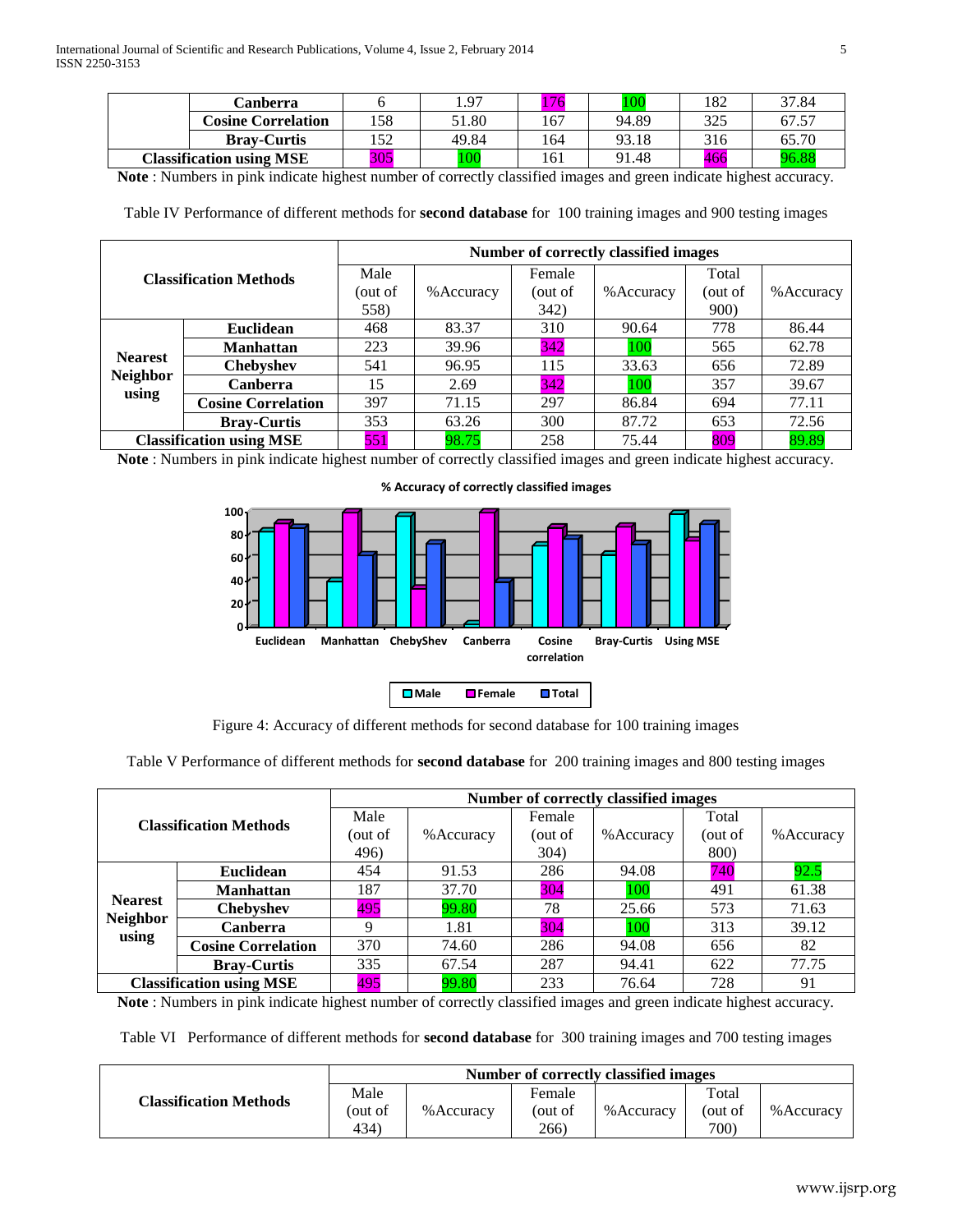| <b>Nearest</b>                  | <b>Euclidean</b>          | 406 | 93.55 | 257 | 96.62 | 663 | 94.71 |
|---------------------------------|---------------------------|-----|-------|-----|-------|-----|-------|
|                                 | <b>Manhattan</b>          | 176 | 40.55 | 266 | 100   | 442 | 63.14 |
|                                 | <b>Chebyshev</b>          | 433 | 99.77 | 53  | 19.92 | 486 | 69.43 |
| <b>Neighbor</b>                 | Canberra                  |     | 2.07  | 263 | 98.87 | 272 | 38.86 |
| using                           | <b>Cosine Correlation</b> | 327 | 75.35 | 253 | 95.11 | 580 | 82.86 |
|                                 | <b>Bray-Curtis</b>        | 329 | 75.81 | 248 | 93.23 | 577 | 82.43 |
| <b>Classification using MSE</b> |                           | 434 | 100   | 217 | 81.58 | 651 | 93    |

**Note** : Numbers in pink indicate highest number of correctly classified images and green indicate highest accuracy.

With second database it has been observed that, as the number of training images is increased from 10% to 30%, the accuracy of male and female class in Euclidean increases above 90%. If 10% data is used for training purpose then the classification using MSE gives the highest accuracy of 90%. Like with the first database, it has also been observed that in Euclidean, Manhattan, Canberra, Cosine correlation and Bray-Curtis, more accuracy is achieved in female class compared to male class. In Chebyshev and classification using MSE more accuracy is achieved in male class compared to female class. In both the databases the number

of male faces is more than the number of female faces. So the number of training images for male is more than female. To test whether this factor affects the results, a subset of second database, say third database, is considered. This third database contains the faces of 30 males and 30 females. Total number of images is 600. In the beginning training is done with single faces for each individual. Then two faces and at last three faces for each individual are considered for training. Table VII, table VIII, table IX and Fig. 5 gives the results obtained with this third database.

Table VII Performance of different methods for **third database** for 60 training images and 540 testing images

|                                   |                               |         |            |              | Number of correctly classified images |         |            |
|-----------------------------------|-------------------------------|---------|------------|--------------|---------------------------------------|---------|------------|
|                                   | <b>Classification Methods</b> | Male    |            | Female       |                                       | Total   |            |
|                                   |                               | (out of | % Accuracy | (out of      | % Accuracy                            | (out of | % Accuracy |
|                                   |                               | 270)    |            | <b>270</b> ) |                                       | 540)    |            |
|                                   | Euclidean                     | 248     | 91.85      | 205          | 75.93                                 | 453     | 83.89      |
|                                   | <b>Manhattan</b>              | 248     | 91.85      | 219          | 81.11                                 | 467     | 86.48      |
| <b>Nearest</b><br><b>Neighbor</b> | <b>Chebyshev</b>              | 238     | 88.15      | 180          | 66.67                                 | 418     | 77.41      |
| <b>Using</b>                      | <b>Canberra</b>               | 179     | 66.3       | 203          | 75.19                                 | 382     | 70.74      |
|                                   | <b>Cosine Correlation</b>     | 235     | 87.04      | 203          | 75.19                                 | 438     | 81.11      |
|                                   | <b>Bray-Curtis</b>            | 221     | 81.85      | 213          | 78.89                                 | 434     | 80.37      |
| <b>Classification using MSE</b>   |                               | 251     | 92.96      | 263          | 97.41                                 | 514     | 95.19      |

**Note** : Numbers in pink indicate highest number of correctly classified images and green indicate highest accuracy.



# **% Accuracy of correctly classified images**

Figure 5: Accuracy of different methods for third database for 60 training images

Table VII Performance of different methods for **third database** for 120 training images and 480 testing images

|                               | Number of correctly classified images |            |                           |            |                         |            |  |
|-------------------------------|---------------------------------------|------------|---------------------------|------------|-------------------------|------------|--|
| <b>Classification Methods</b> | Male<br>out of)<br>240)               | % Accuracy | Female<br>out of)<br>240) | % Accuracy | Total<br>out of<br>480) | % Accuracy |  |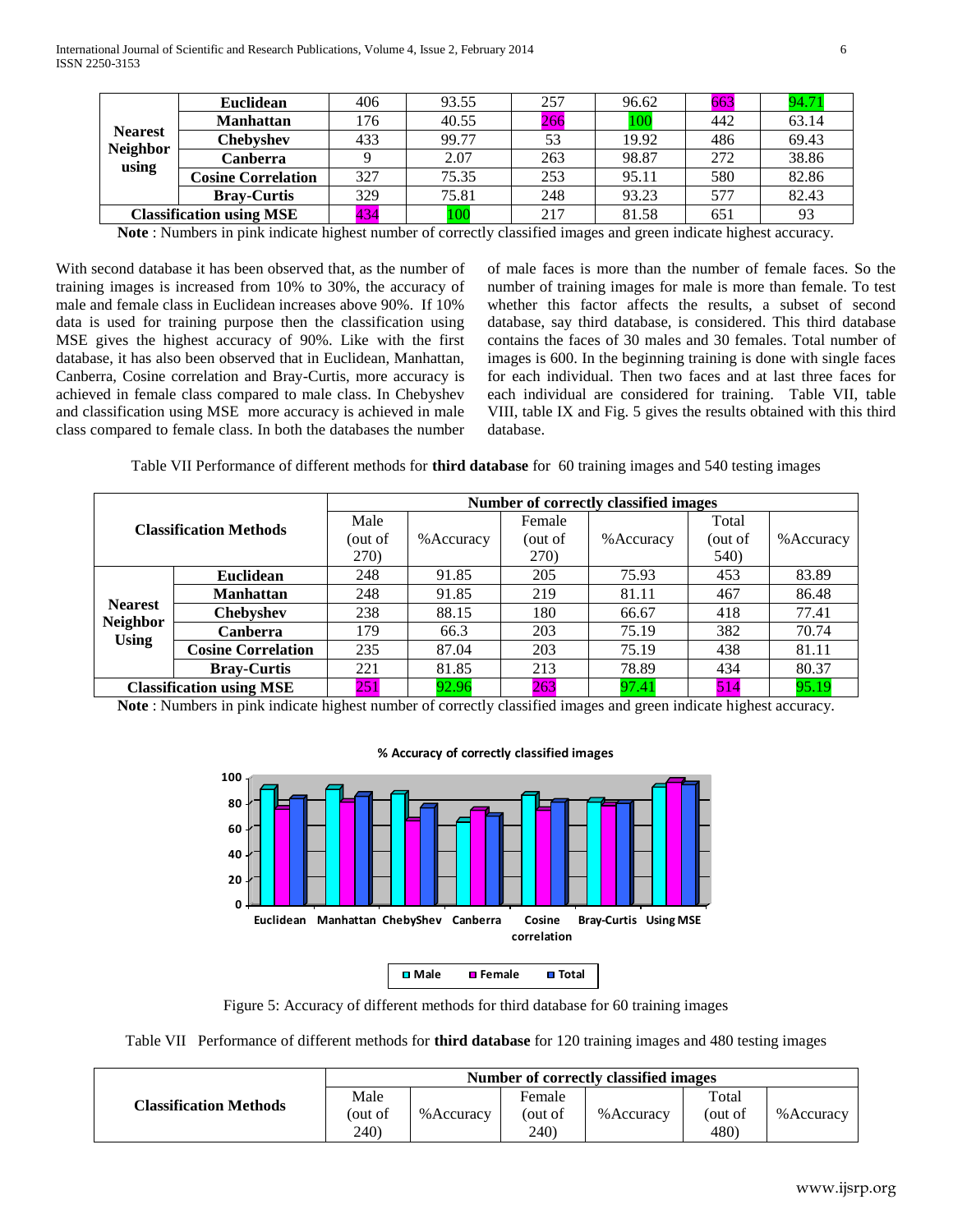| <b>Nearest</b><br><b>Neighbor</b> | <b>Euclidean</b>          | 237 | 98.75 |     | 71.25 | 408 | 85    |
|-----------------------------------|---------------------------|-----|-------|-----|-------|-----|-------|
|                                   | <b>Manhattan</b>          | 238 | 99.17 | 168 | 70    | 406 | 84.58 |
|                                   | Chebvshev                 | 217 | 90.42 | 144 | 60    | 361 | 75.21 |
|                                   | Canberra                  | 182 | 75.84 | 174 | 72.5  | 356 | 74.17 |
| using                             | <b>Cosine Correlation</b> | 216 | 90    | 188 | 78.33 | 404 | 84.17 |
|                                   | <b>Bray-Curtis</b>        | 206 | 85.83 | 189 | 78.75 | 395 | 82.29 |
| <b>Classification using MSE</b>   |                           | 232 | 96.67 | 239 | 99.58 | 471 | 98.13 |

**Note** : Numbers in pink indicate highest number of correctly classified images and green indicate highest accuracy.

| Table IX Performance of different methods for <b>third database</b> for 180 training images and 420 testing images |  |  |  |
|--------------------------------------------------------------------------------------------------------------------|--|--|--|
|--------------------------------------------------------------------------------------------------------------------|--|--|--|

| <b>Classification Methods</b>              |                           | Number of correctly classified images |            |         |            |              |            |
|--------------------------------------------|---------------------------|---------------------------------------|------------|---------|------------|--------------|------------|
|                                            |                           | Male                                  |            | Female  |            | Total        |            |
|                                            |                           | out of)                               | % Accuracy | (out of | % Accuracy | (out of      | % Accuracy |
|                                            |                           | 210)                                  |            | 210)    |            | <b>420</b> ) |            |
| <b>Nearest</b><br><b>Neighbor</b><br>using | <b>Euclidean</b>          | 209                                   | 99.52      | 173     | 82.38      | 382          | 90.95      |
|                                            | <b>Manhattan</b>          | 208                                   | 99.05      | 166     | 79.05      | 374          | 89.05      |
|                                            | <b>Chebyshev</b>          | 196                                   | 93.33      | 125     | 59.52      | 321          | 76.43      |
|                                            | <b>Canberra</b>           | 177                                   | 84.29      | 163     | 77.62      | 340          | 80.95      |
|                                            | <b>Cosine Correlation</b> | 194                                   | 92.38      | 180     | 85.71      | 374          | 89.05      |
|                                            | <b>Bray-Curtis</b>        | 197                                   | 93.81      | 185     | 88.10      | 382          | 90.95      |
| <b>Classification using MSE</b>            |                           | 204                                   | 97.14      | 210     | 100        | 414          | 98.57      |

**Note** : Numbers in pink indicate highest number of correctly classified images and green indicate highest accuracy.

When equal number of images for male and female is used for training purpose, it has been observed that the accuracy of male classification has increased in nearest neighbor classification methods. Also it has been observed that the difference between male and female classification accuracy is reduced. Classification using MSE gives very high overall accuracy (above 95%). Fig.6 shows the reconstruction of sample male and female test image from the first database using both the Eigen spaces. For female test image, reconstructed image using female Eigen space shows lower MSE compared to the MSE obtained between given test image and reconstructed image using male Eigen space. Similar results are observed for male test image.

Average male image



gray scale



gray scale

male eigen space MSE: 285.65

**Average female** 

**Reconstruction using** 

male eigen space

MSE: 1542

image

**Reconstruction using** 

**Female test** 

image

**Reconstruction using** female eigen space MSE: 910.19

**Reconstruction using** 

female eigen space

**MSF:537** 

Male test

image

Figure 6: Reconstruction of 2 test images in '**Classification using MSE**' method

# VI. CONCLUSIONS

Traditionally PCA is applied to all training images together. This paper presents a method where PCA is applied to each training class separately. Hence male Eigen co-ordinate system and female Eigen coordinate system are made. After forming Eigen face images and feature vectors, a different approach of classification is presented and its performance is tested with traditional nearest neighbor classification method. Even with nearest neighbor classification method, a variety of similarity measures are used and their results are shown. The proposed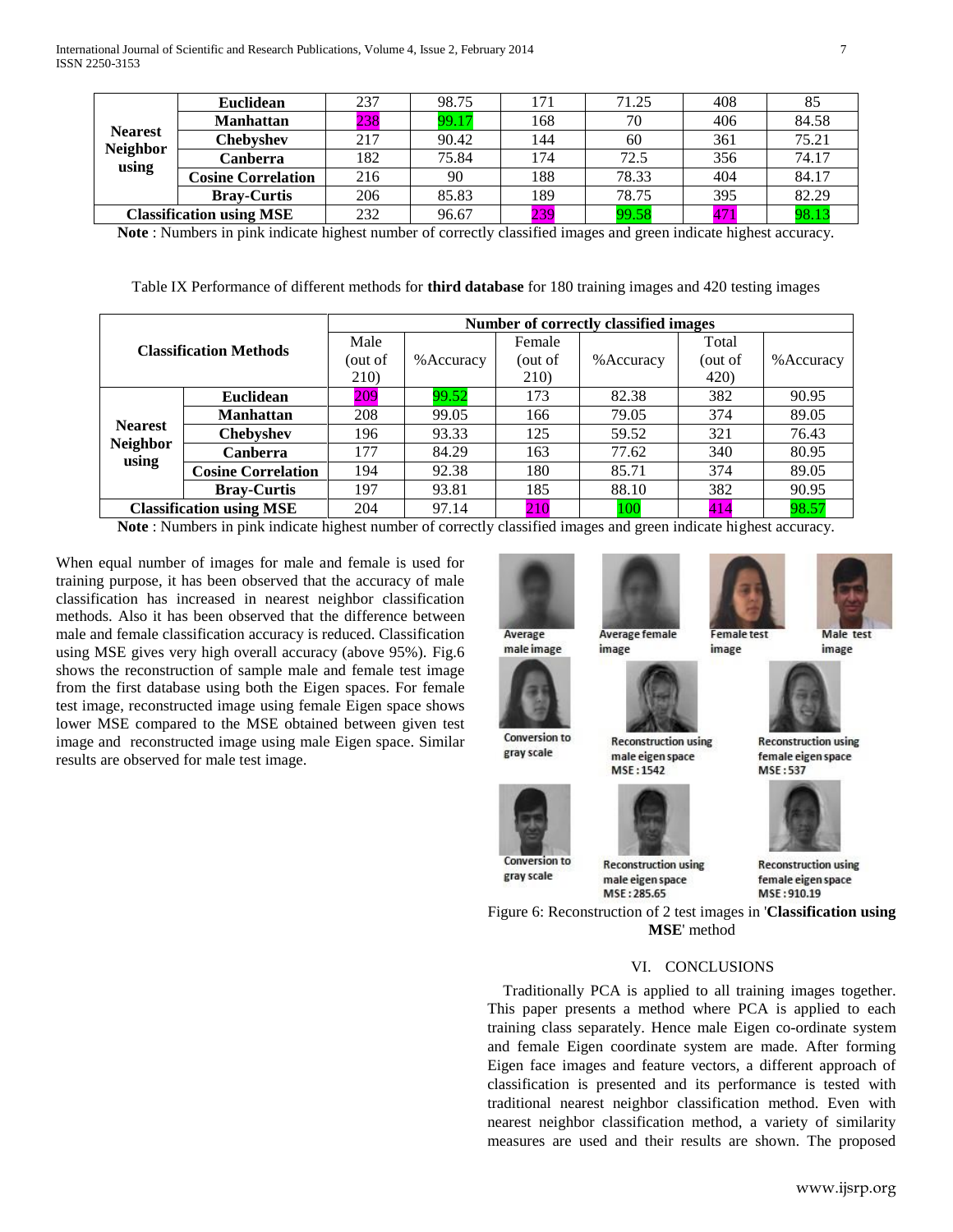method is applied on two different databases. All images in the first database have same background whereas second database contains images taken in an uncontrolled environment. All the algorithms are robust since they give equally well performance in second database. After a lot of experimentation, performance wise the nearest neighbor classification methods using distances such as Euclidean, Manhattan, Canberra, Cosine correlation and Bray-Curtis show the high accuracy in female class classification than male class classification. One reason of high accuracy in female category is the number of training images in female category are less. This is verified by using third database with equal number of male and female images where the male and female accuracies are close to each other. With the first database, for 9%, 18%, 27% training data, best method is classification using MSE which gives overall performance from 95% to 97%. With second database, for 10% training data, the best method is classification using MSE which gives overall performance of 90%. For 20% and 30% training data, the best method is nearest neighbor classification using Euclidean distance which gives 93% and 95% overall accuracy. It may be observed that the technique proposed in this paper gives high accuracy of 95% with a very small training data set as low as 9%.

#### **REFERENCES**

- [1] A.R.Ardakany and A.M.Joula, "Gender Recognition Based on Edge Histogram," International Journal of Computer Theory and Engineering (IJCTE), Vol. 4, No. 2, April 2012, pp. 127-130
- [2] Ramesha K, K.B.Raja, Venugopal K.R. and L.M.Patnaik, "Feature Extraction based Face Recognition, Gender and Age Classification , International Journal on Computer Science and Engineering, Vol. 2, No. 01s, 2010, pp. 14-23
- [3] D.M.Shirkey and S.R.Gupta , "An Image Mining System for Gender Classification and Age Prediction Based on Facial Features," International Journal of Science and Modern Enginnering (IJISME), Vol. 1, Issue 6, May- 2013, pp. 8-12
- [4] Y.Andreu and R.A.Mollineda, "The Role of Face Parts in Gender Recognition," Springer-Verlag Berlin Heidelberg 2008, ICIAR 2008, , LNCS 5112, pp. 945-954
- [5] M.A.Turk and A.P.Pentland, "Face Recognition using Eigen faces," Proceedings of IEEE Computer Society Conference on Computer Vision and Pattern Recognition (CVPR) 1991 pp.586-591
- [6] H.B.Kekre, S.D.Thepade and T.Chopra , "Face and Gender Recognition Using Principal Component Analysis," International Journal on Computer Science and Engineering (IJSCE), Vol. 2, No. 4, 2010, pp. 959-964
- [7] P.K.Suri, E.Walia and E.A.Verma, "Face Detection and Gender Detection using Principal Component Analysis, " IEEE 3rd International Conference on Communication Software and Networks (ICCSN), May 2011, pp. 679- 684
- [8] H.B.Kekre, T.K.Sarode and J.K.Save, "Image classification in Transform Domain ," International Journal of Computer Science and Information Security(IJCSIS), Vol. 10, No. 3, Mar 2012, pp.91-97
- [9] H.B.Kekre, T.K.Sarode and J.K.Save, "Performance Comparison of Wavelet Transforms, Generated from orthogonal Transforms, in Classification of Image Database, " International Journal of Advanced Research in Computer Science and Software Engineering (IJARCSSE), Vol. 2, Issue 12, Dec-2012,pp. 10-18
- [10] M.N.Ahmed Khan, S.A.Qureshi and N.Riaz Gender, "Classification with Decision Trees, " International Journal of Signal Processing, Image Processing and Pattern Recognition, Vol. 6, No. 1, Feb 2013, pp.1656-176
- [11] C.Perez, J.Tapia, P.Estévez and C.Held, "Gender Classifcation from Face Imges using Mutual Information and Feature Fusion, " International Journal of Optomechatronics, Taylor and Francis Group, Mar 2012, pp.92-119
- [12] V.Khryashchev, A.Priorov, L.Shmaglit and M.Golubev, "Gender Recognition via Face Area Analysis," Proceedings of the World Congress

on Engineering and Computer Science ( WCECS), Oct 2012, San Francisco, USA

- [13] K.Pearson, "On Lines and Planes of Closest Fit to Systems of Points in Space," Philosophical Magazine **2** (11),1901,pp. 559–572.
- [14] H.Hotelling,"Analysis of a complex of statistical variables into principal components," Journal of Educational Psychology, Vol 24, No. 6, Sep 1933, 417-441.
- [15] I.T.Jolliffe," Principal Component Analysis," Springer series in statistic, 2nd edition, New York:Springer; 2002.
- [16] X.Chen and T.J.Cham, "Discriminative Distance Measures for Image Matching," International Conference on Pattern Recognition (ICPR), Cambridge, England, vol. 3, pp. 691-695, 2004.
- [17] E.Deza and M.Deza, "Dictionary of Distances,"[http://books.google.co.in/books?id=I-](http://books.google.co.in/books?id=I-PQH8gcOjUC&sitesec=reviews)[PQH8gcOjUC&sitesec=reviews](http://books.google.co.in/books?id=I-PQH8gcOjUC&sitesec=reviews) Elsevier, 16-Nov-2006 - 391 pages
- [18] John P.Van De Geer, "Some Aspects of Minkowski distance", Department of data theory,Leiden University. RR-95-03.
- [19] H.B.Kekre, T.K.Sarode and J.K.Save, "Effect of Distance Measures on Transform Based Image Classification, " International Journal of Engineering Science and Technology (IJEST) , Vol. 4, No. 8, Aug. 2012, pp.3729-3742
- [20] Bray J. R and Curtis J. T., "An ordination of the upland forest of the southern Winsconsin. Ecological Monographies," 27,1957, pp. 325-349.
- [21] H.B.Kekre, T.K.Sarode and J.K.Save, "Classification of Image Database Using Independent Principal Component Analysis," International Journal of Advanced Computer Science and Applications (IJACSA), [Vol. 4, No. 7,](http://www.sciencedirect.com/science/journal/01678655/25/3) 2013, pp. 109-116
- [22] H.B.Kekre, T.K.Sarode and J.K.Save, "An Efficient Method for Similarity Measure in Independent PCA based Classification, " International Journal of Computers and Technology (IJCT), Vol. 9, No. 2, July 2013, pp.1099- 1109
- [23] Vidit Jain, Amitabha Mukherjee, The Indian Face Database. [http://vis](http://vis-www.cs.umass.edu/~vidit/IndianFaceDatabase/)[www.cs.umass.edu/~vidit/IndianFaceDatabase/](http://vis-www.cs.umass.edu/~vidit/IndianFaceDatabase/) , 2002.
- [24] H.B.Kekre, K.Shah and T.K.Sarode, "Application of Kekre's Fast Code Book Generation Algorithm for Face Recognition, " International Conference and Workshop on Emerging Trends in Technology (ICWET 2010)-TCET, Mumbai,India, pp.325-349

#### AUTHORS

**First Author** – Dr. H. B. Kekre, B.E. (Hons.) in Telecomm. Engineering, M.Tech (Industrial Electronics) from IIT Bombay, M.S.Engg. (Electrical Engg.) from University of Ottawa and Ph.D. (System Identification) from IIT Bombay. He has guided 17 PhDs, more than 100 M.E./M.Tech and several B.E./ B.Tech projects. His areas of interest are Digital Signal processing, Image Processing and Computer Networking. He has more than 450 papers in National /International Conferences and Journals to his credit. He is currently working as Senior Professor at MPSTME, SVKM's NMIMS University, India. [hbkekre@yahoo.com](mailto:hbkekre@yahoo.com)

**Second Author** – Dr. Tanuja K. Sarode, Bsc. (Mathematics), Bsc.Tech.(Computer Technology), M.E. (Computer Engineering), Ph.D. (Computer Engineering, Associate Professor in Dept. of Computer Engineering at Thadomal Shahani Engineering College, Mumbai, India, [tanuja\\_0123@yahoo.com](mailto:tanuja_0123@yahoo.com)

**Third Author** – Jagruti K. Save, B.E. (Computer Engg.), M.E. (Computer Engineering), currently Pursuing Ph.D. from Mukesh Patel School of Technology, Management and Engineering, SVKM's NMIMS University, Vile-Parle (W), Mumbai, Associate Professor in Dept. of Computer Engineering at Fr.